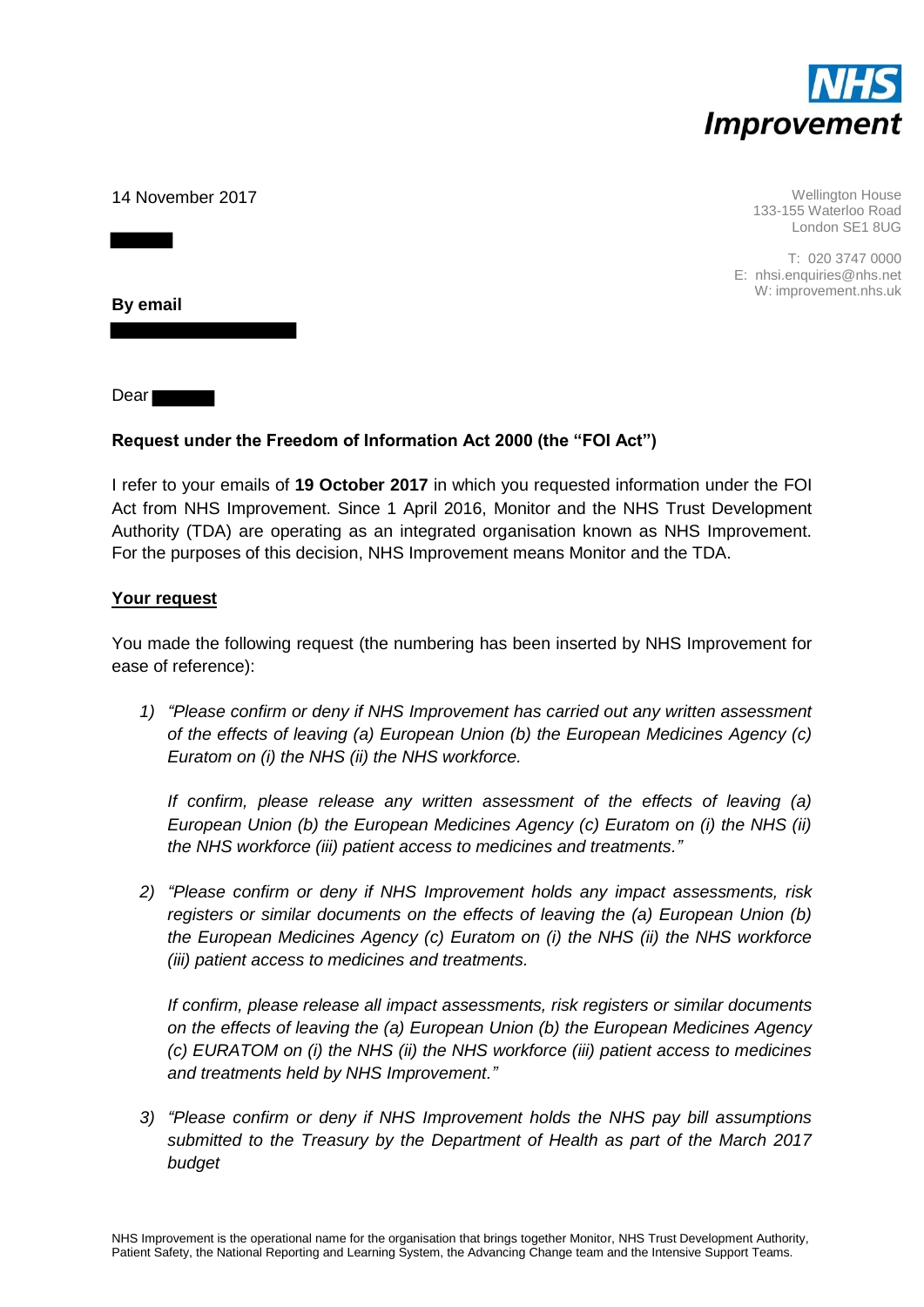*If confirm, please release the NHS pay bill assumptions submitted to the Treasury as part of the March 2017 budget."*

*4) "Please confirm or deny if NHS Improvement holds any workforce planning documents for the NHS covering any of the next ten years*

*If confirm, please release any workforce planning documents for the NHS covering any of the next ten years held by NHS Improvement*

*5) "Please confirm or deny if NHS Improvement holds written records of any communications within the last six months between NHS Improvement and (a) the Department for Exiting the European Union (b) the Cabinet Office (c) the Home Office (d) the UK Permanent Representation to the EU (e) the Treasury (f) the Department of Health on the impact of leaving the European Union on the NHS workforce* 

*If confirm, please release all written records of any communications within the last six months between NHS England and (a) the Department for Exiting the European Union (b) the Cabinet Office (c) the Home Office (d) the UK Permanent Representation to the EU (e) the Treasury (f) the Department of Health on the impact of leaving the European Union on the NHS workforce"*

*6) "Please confirm or deny if NHS Improvement holds written records of any communications within the last six months between NHS Improvement and (a) NHS England (b) Health Education England (c) any other arm's length body of the Department of Health (d) any statutory health body on the impact of leaving the European Union on the NHS workforce* 

*If confirm, please release all written records of any communications within the last six months between NHS Improvement and (a) NHS England (b) Health Education England (c) any other arm's length body of the Department of Health (d) any statutory health body on the impact of leaving the European Union on the NHS workforce.*

*If confirm (e) please name the statutory health body."*

*7) "Please confirm or deny if NHS Improvement has undertaken any assessment of the implications for (a) the NHS (b) the NHS workforce (c) patient access to medicines and treatments of a "no deal" Brexit scenario*

*If confirm, please release all assessments of the implications for (a) the NHS (b) the NHS workforce (c) patient access to medicines and treatments of a "no deal" Brexit scenario held by NHS Improvement"*

*8) "Please confirm or deny if NHS Improvement holds any written record of any communications by (a) a senior civil servant (b) a minister on the implications for (i) the NHS (ii) patients of the UK leaving EURATOM*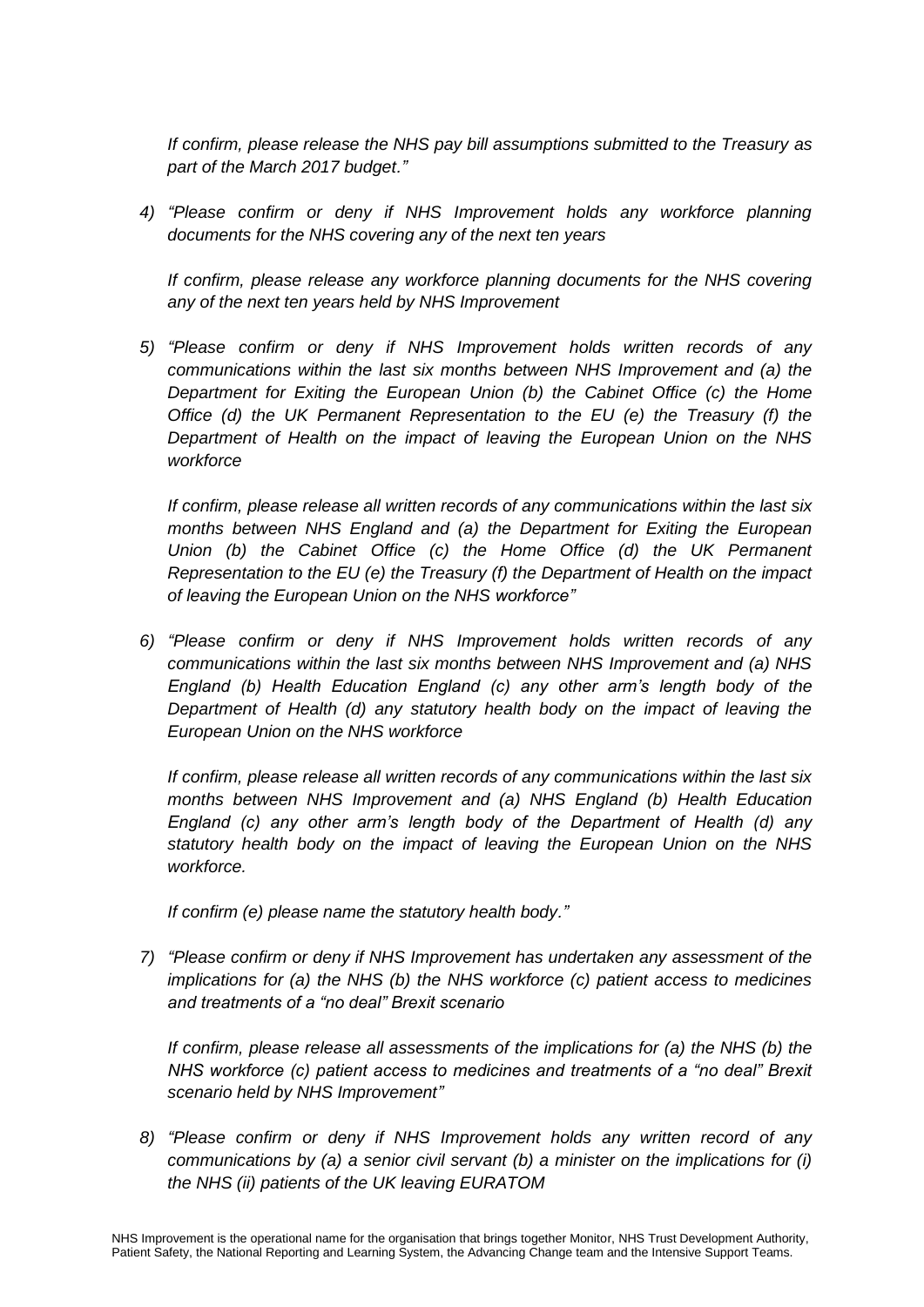*If confirm, please release any written record of any communications by (a) a senior civil servant (b) a minister on the implications for (i) NHS (ii) patients of the UK leaving EURATOM."*

#### **Decision**

We have not been able to progress your request, because to do so would exceed the cost limit under section 12 of the FOI Act.

# *Aggregation of requests*

The Freedom of Information and Data Protection (Appropriate Limit and Fees) Regulations 2004 has provision for where two or more requests for information relate, to any extent, to the same or similar information, and are received within any period of sixty consecutive working days. In that situation, public authorities are to estimate the cost of complying with any of the requests as the cost of complying with all of them.

Therefore, NHS Improvement has been unable to progress your requests due to the combined total cost of complying with the eight requests received by NHS Improvement from yourself on the 19 October 2017.

# *Cost Limit under section 12 of the FOI Act*

Under section 12(1) of the FOI Act, NHS Improvement is not required to comply with any request that potentially exceeds the relevant cost limit. The relevant cost limit is £450, which is set out in The Freedom of Information and Data Protection (Appropriate Limit and Fees) Regulations 2004. This equates to a period of approximately eighteen hours in which to locate, retrieve and extract the information that you have requested.

In NHS Improvement's view, compliance with your request will exceed this limit because of the following two key reasons:

- 1. The scope of the request is very broad:
	- The category of information requested is broadly worded and would mean that we would have to review a significant amount of the documentation held to locate the information related to each request.
	- The scope of a number of the requests made in your emails is not restricted to a specific time period.
- 2. The volume of documents that would need to be reviewed to locate the information covered by the request is significant:
	- The requests for information are broadly worded and as such would create a large workload to gather all possible relevant information from across the organisation.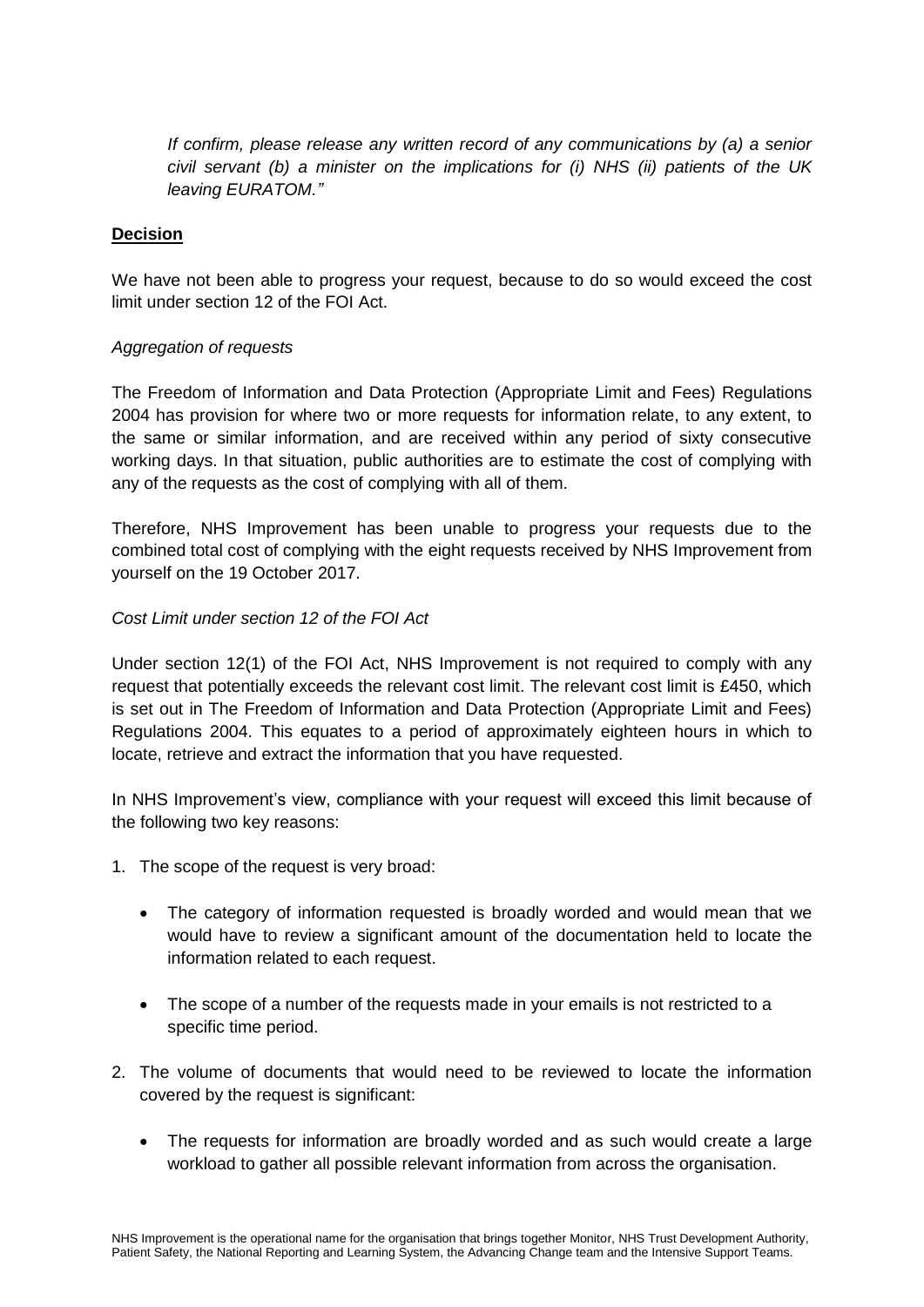There are a significant number of individuals who may hold some information relevant to your requests, from different teams throughout NHS Improvement. We would therefore need to search the records of a large number of individuals to identify the information requested.

#### *Advice and Assistance provided under section 16 of the FOI Act*

Under section 16 of the FOI Act, NHS Improvement is required, as a public authority, to provide advice and assistance so far as is reasonable, to individuals who have made a request to it under the FOI Act.

Given NHS Improvement's indication above of the volume of documentation that would need to be reviewed to locate the information sought, NHS Improvement would provide the following indications to assist you to make a request that can be complied with without the time limits in section 12 becoming applicable. You may wish to:

- narrow the scope of your request to describe more precisely the kind of information sought;
- narrow the scope of your request by limiting the timescale of the search:
- limit your request to certain employees/groups of employees at NHS Improvement; and/or
- consider the types of information that may be excluded from release under the FOI Act.

Please note that NHS foundation trusts, NHS Trusts, and the Department of Health are subject to the FOI Act and as such it is open to you to seek information directly from them. They will need to consider whether information can properly be provided by them in response to any such requests within the terms of the FOI Act.

#### **Review rights**

If you consider that your request for information has not been properly handled or if you are otherwise dissatisfied with the outcome of your request, you can try to resolve this informally by contacting the FOI mailbox at [nhsi.foi@nhs.net.](mailto:nhsi.foi@nhs.net) If you remain dissatisfied, you may seek an internal review within NHS Improvement of the issue or the decision. A senior member of NHS Improvement's staff, who has not previously been involved with your request, will undertake that review.

If you are dissatisfied with the outcome of any internal review, you may complain to the Information Commissioner for a decision on whether your request for information has been dealt with in accordance with the FOI Act.

A request for an internal review should be submitted in writing to FOI Request Reviews, NHS Improvement, Wellington House, 133-155 Waterloo Road, London SE1 8UG or by email to [nhsi.foi@nhs.net.](mailto:nhsi.foi@nhs.net)